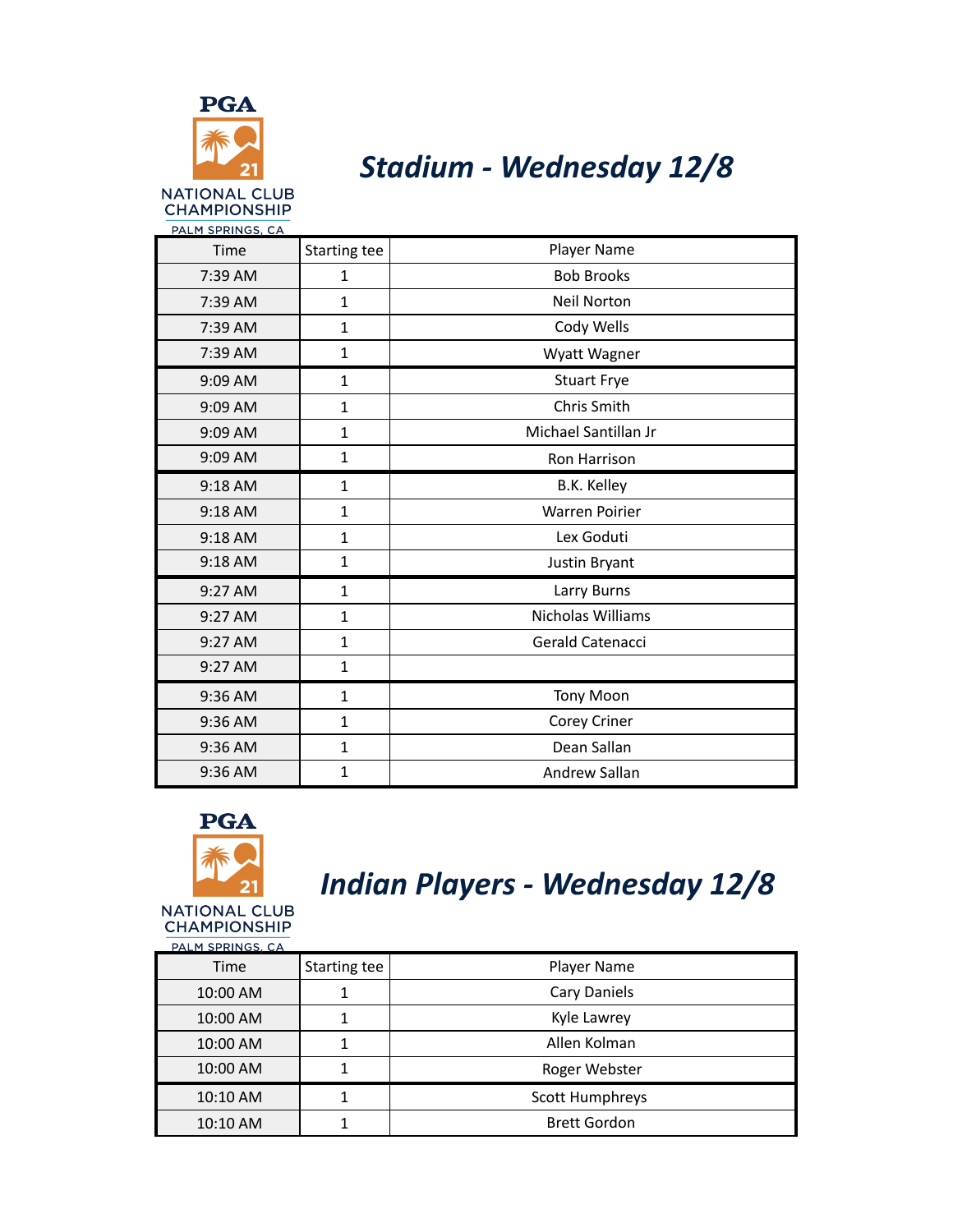| 10:10 AM |                         |
|----------|-------------------------|
| 10:10 AM | Juan Johnson            |
| 12:00 PM | Michael Fasano          |
| 12:00 PM | William "Brink" Hartman |
| 12:00 PM | John Keenan Jr.         |
| 12:00 PM | John Keenan Sr.         |



# *Indian Celebrity - Wednesday 12/8*

NATIONAL CLUB<br>CHAMPIONSHIP

| PALM SPRINGS, CA |              |                      |
|------------------|--------------|----------------------|
| Time             | Starting tee | Player Name          |
| 10:00 AM         |              | Andrew Porsch        |
| 10:00 AM         |              | <b>Thomas Porsch</b> |
| 10:00 AM         |              | Myles McDonald       |
| 10:00 AM         |              | Aaron Day            |
| 10:10 AM         |              |                      |
| 10:10 AM         |              |                      |
| 10:10 AM         |              | Nick Taylor          |
| 10:10 AM         |              | Peter Harriman       |
|                  |              |                      |



### *Stadium - Thursday 12/9*

**NATIONAL CLUB CHAMPIONSHIP PALM SPRINGS, CA** 

| <b>PALIT SPRINGS, CA</b> |              |                       |
|--------------------------|--------------|-----------------------|
| Time                     | Starting tee | Player Name           |
| 6:36 AM                  | 1            | Rex Noffsinger        |
| 6:36 AM                  | 1            | Ed Brown              |
| 6:36 AM                  | 1            | Myles McDonald        |
| 6:36 AM                  | 1            | Aaron Day             |
| 6:45 AM                  | 1            | J. Michael Wilson     |
| 6:45 AM                  | 1            | Juan Johnson          |
| 6:45 AM                  | 1            | <b>Martin Golobic</b> |
| 6:45 AM                  | 1            | Paul Witte            |
| 6:54 AM                  | 1            | <b>Brock Walter</b>   |
| 6:54 AM                  | 1            | Brayden Walter        |
| 6:54 AM                  | 1            | Kevin Sartell         |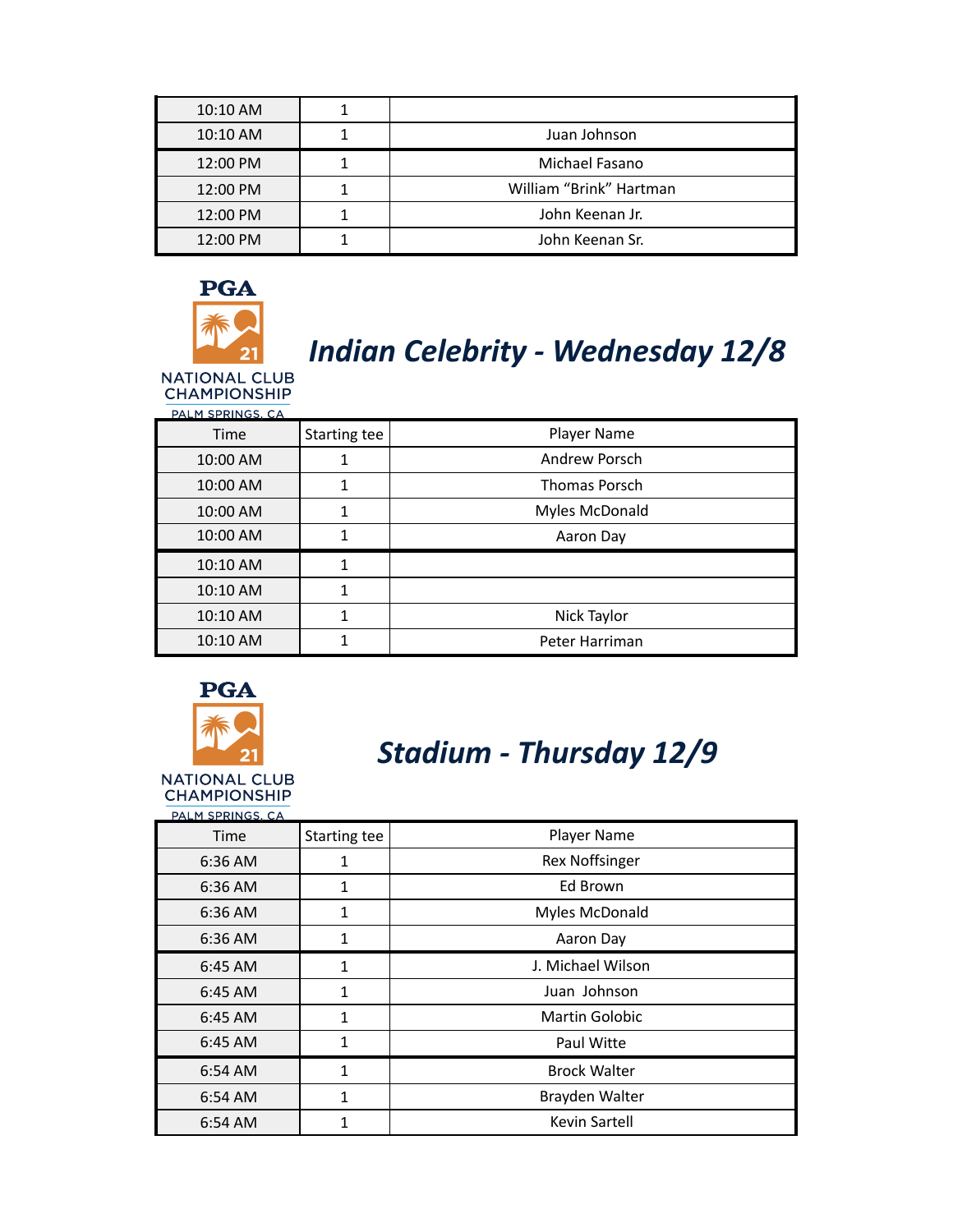| 6:54 AM   | $\mathbf{1}$ | Maxwell French         |
|-----------|--------------|------------------------|
| 7:03 AM   | $\mathbf{1}$ | Willie Diggs Jr        |
| 7:03 AM   | $\mathbf{1}$ | Benjamin Nelson        |
| 7:03 AM   | $\mathbf{1}$ | <b>Steve Nelson</b>    |
| 7:03 AM   | $\mathbf{1}$ | John Dixon             |
| 7:12 AM   | $\mathbf{1}$ | Ron Weaver             |
| 7:12 AM   | $\mathbf{1}$ | Drew Weaver            |
| 7:12 AM   | $\mathbf{1}$ | Mike Garner            |
| 7:12 AM   | $\mathbf{1}$ | Patrick Scoccolo       |
| $7:21$ AM | $\mathbf{1}$ | Chris Okeson           |
| 7:21 AM   | $\mathbf{1}$ | Jim Leonard            |
| 7:21 AM   | $\mathbf{1}$ |                        |
| 7:21 AM   | $\mathbf{1}$ |                        |
| 7:30 AM   | $\mathbf{1}$ | <b>Brent Davis</b>     |
| 7:30 AM   | $\mathbf{1}$ | <b>Robert Davis</b>    |
| 7:30 AM   | 1            | Kevin O'Neill          |
| 7:30 AM   | $\mathbf{1}$ | Connor O'Neill         |
| 7:39 AM   | $\mathbf{1}$ | Stan Souza             |
| 7:39 AM   | $\mathbf{1}$ | <b>Brian Donaldson</b> |
| 7:39 AM   | $\mathbf{1}$ | Michael Liller         |
| 7:39 AM   | 1            | Justin Joseffy         |



### *Indian Players - Thursday 12/9*

PALM SPRINGS, CA Time Starting tee | Starting tee Player Name 8:00 AM 1 1 Andrew Porsch 8:00 AM 1 1 | Thomas Porsch 8:00 AM 1 1 Nick Taylor 8:00 AM 1 1 Jim Taylor 8:10 AM 1 1 Lex Goduti 8:10 AM 1 1 Wyatt Wagner 8:10 AM 1 1 Bob Brooks 8:10 AM 1 1 Cody Wells 8:20 AM 1 1 Corey Criner 8:20 AM 1 1 Corey Criner Guest 8:20 AM 1 1 Jerry Inebnit 8:20 AM 1 1 Matt Norby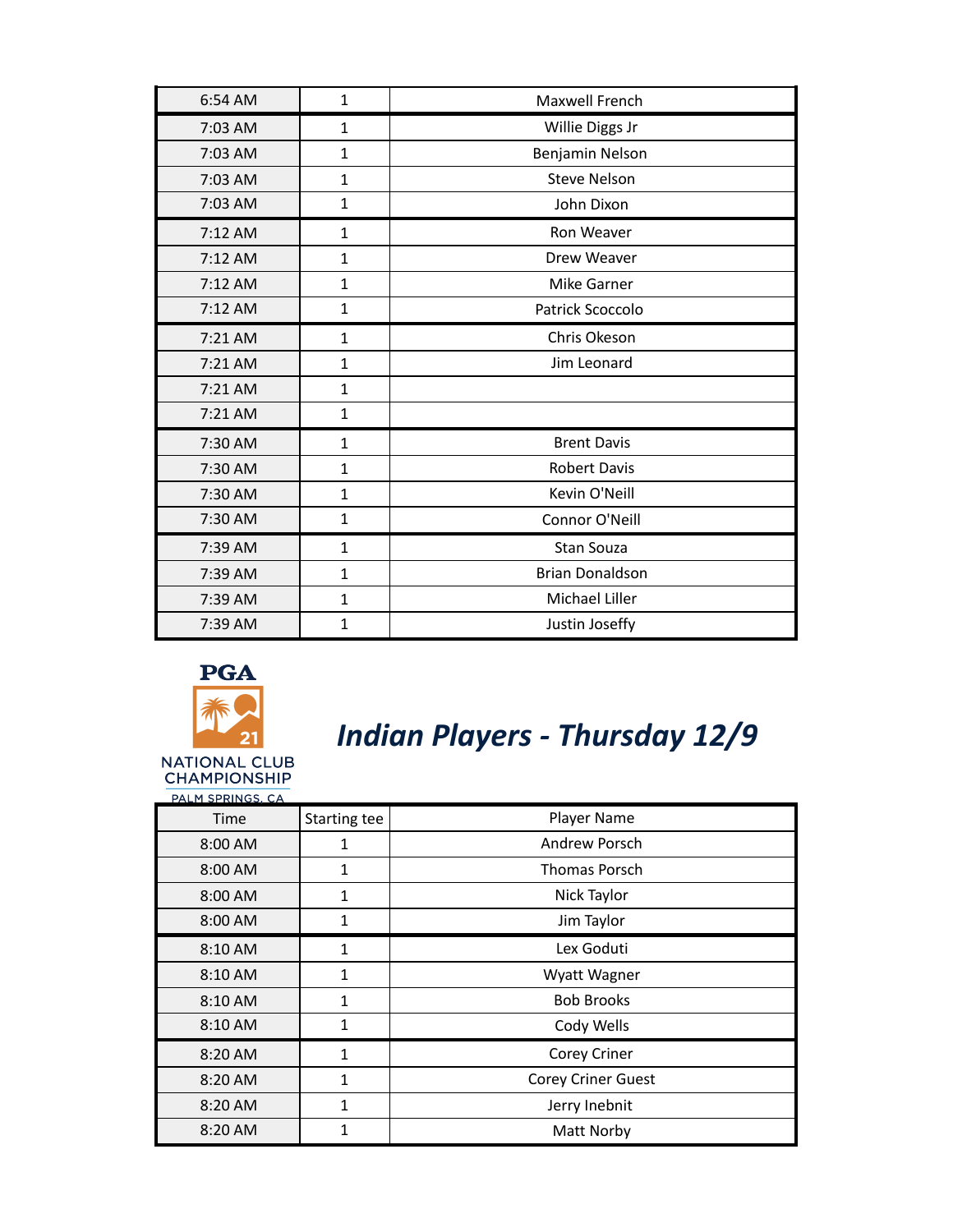| 8:30 AM  | $\mathbf{1}$ | <b>Bill Severin</b>   |
|----------|--------------|-----------------------|
| 8:30 AM  | $\mathbf{1}$ | <b>Stewart Whitt</b>  |
| 8:30 AM  | $\mathbf{1}$ | Chris Smith           |
| 8:30 AM  | $\mathbf{1}$ | John McGoogan         |
| 8:40 AM  | $\mathbf{1}$ | Greg Gorczynski       |
| 8:40 AM  | $\mathbf{1}$ | <b>Tommy Cooley</b>   |
| 8:40 AM  | $\mathbf{1}$ | Lyle Langlois         |
| 8:40 AM  | $\mathbf{1}$ | Matthew Shaffer       |
| 8:50 AM  | $\mathbf{1}$ | Michael Santillan Jr  |
| 8:50 AM  | $\mathbf{1}$ | <b>Greg Seelinger</b> |
| 8:50 AM  | $\mathbf{1}$ | Chuck Ravetta         |
| 8:50 AM  | $\mathbf{1}$ | Rigo Jimenez          |
| 9:00 AM  | $\mathbf{1}$ | Dean Sallan           |
| 9:00 AM  | $\mathbf{1}$ | Andrew Sallan         |
| 9:00 AM  | $\mathbf{1}$ | <b>Richard Roman</b>  |
| 9:00 AM  | $\mathbf{1}$ | Gerald Catenacci      |
| 9:10 AM  | $\mathbf{1}$ | Gary F DeSantis       |
| 9:10 AM  | $\mathbf{1}$ | Sheila DeSantis       |
| 9:10 AM  | $\mathbf{1}$ | Peter Harriman        |
| 9:10 AM  | $\mathbf{1}$ | <b>Glenn Partrick</b> |
| 9:20 AM  | $\mathbf{1}$ | Joseph Semeraro       |
| 9:20 AM  | $\mathbf{1}$ | <b>B.K. Kelley</b>    |
| 9:20 AM  | $\mathbf{1}$ | <b>Warren Poirier</b> |
| 9:20 AM  | $\mathbf{1}$ | <b>Jared Shank</b>    |
| 12:00 PM | $\mathbf{1}$ | Hugh McClearn         |
| 12:00 PM | $\mathbf{1}$ | Tanner Broerman       |
| 12:00 PM | $\mathbf{1}$ | Steve Byrne           |
| 12:00 PM | $\mathbf{1}$ | Michael Feyen         |



# *Indian Celebrity - Thursday 12/9*

| PALM SPRINGS, CA |              |                    |
|------------------|--------------|--------------------|
| Time             | Starting tee | Player Name        |
| 8:00 AM          |              | Kyle Lawrey        |
| 8:00 AM          |              | Allen Kolman       |
| 8:00 AM          |              | Roger Webster      |
| 8:00 AM          |              | <b>Neil Norton</b> |
| 8:10 AM          |              | John Keenan Jr.    |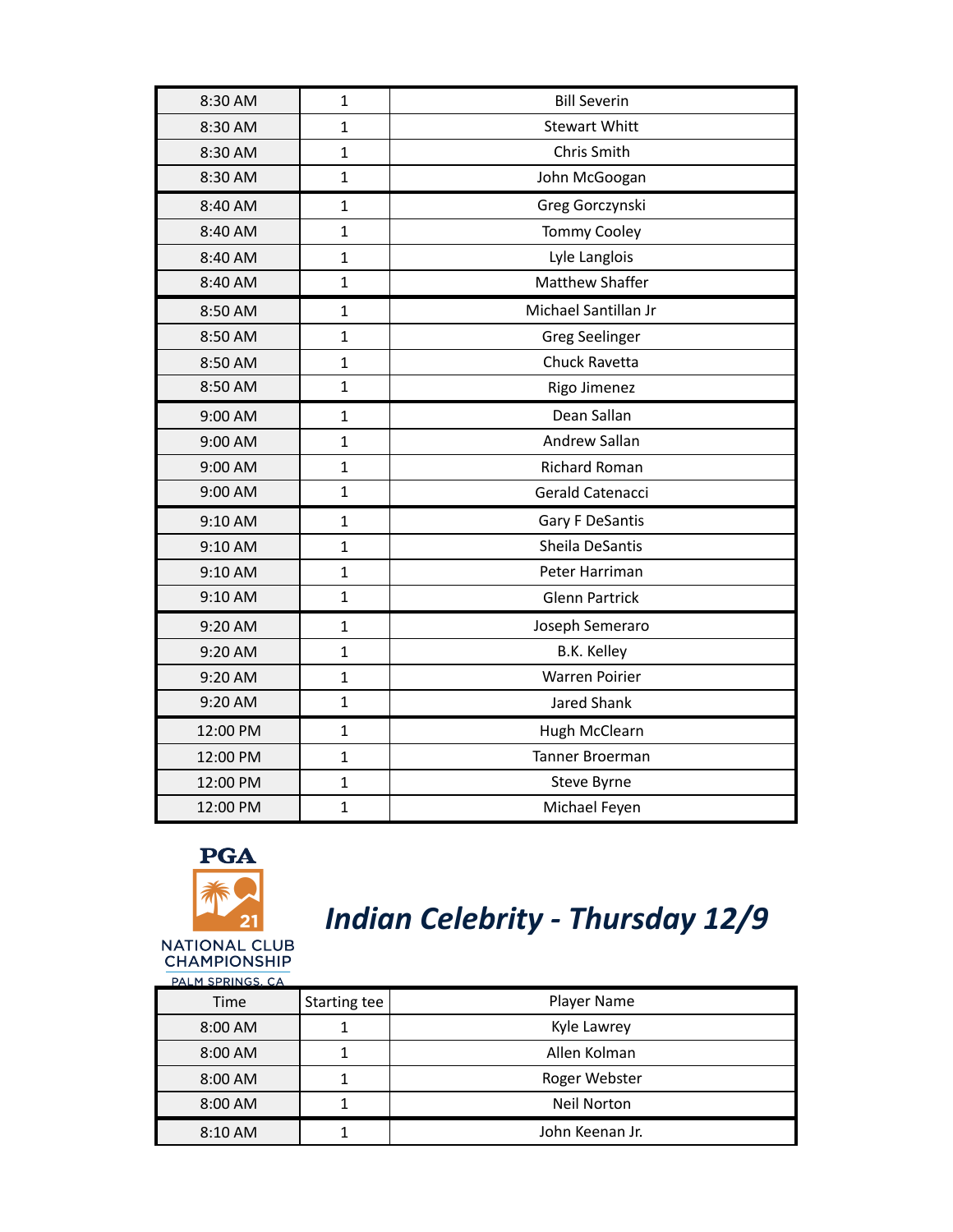| 8:10 AM | $\mathbf{1}$ | John Keenan Sr.         |
|---------|--------------|-------------------------|
| 8:10 AM | $\mathbf{1}$ |                         |
| 8:10 AM | $\mathbf{1}$ |                         |
| 8:20 AM | $\mathbf{1}$ | <b>Wyatt Hart</b>       |
| 8:20 AM | $\mathbf{1}$ | <b>Robert Hart</b>      |
| 8:20 AM | 1            | Larry Burns             |
| 8:20 AM | 1            | Nicholas Williams       |
| 8:30 AM | $\mathbf{1}$ | <b>Tony Moon</b>        |
| 8:30 AM | 1            | Corey Criner            |
| 8:30 AM | 1            | Jack Goodwin            |
| 8:30 AM | $\mathbf{1}$ | <b>Ryan Rogers</b>      |
| 8:40 AM | $\mathbf{1}$ | Bryan Milberger         |
| 8:40 AM | $\mathbf{1}$ |                         |
| 8:40 AM | $\mathbf{1}$ | <b>Stuart Frye</b>      |
| 8:40 AM | $\mathbf{1}$ | Justin Bryant           |
| 8:50 AM | $\mathbf{1}$ | Michael Fasano          |
| 8:50 AM | 1            | William "Brink" Hartman |
| 8:50 AM | $\mathbf{1}$ | <b>Brett Gordon</b>     |
| 8:50 AM | 1            | Jeff Werstak            |



*Stadium - Friday 12/10*

| PALM SPRINGS, CA |              |                    |
|------------------|--------------|--------------------|
| Time             | Starting tee | Player Name        |
| 6:36 AM          | 1            | Kyle Lawrey        |
| 6:36 AM          | $\mathbf{1}$ | Allen Kolman       |
| 6:36 AM          | 1            | Roger Webster      |
| 6:36 AM          | 1            | John Spellerberg   |
| 6:45 AM          | $\mathbf{1}$ | <b>Bob Brooks</b>  |
| 6:45 AM          | 1            |                    |
| 6:45 AM          | $\mathbf{1}$ | John Basden        |
| 6:45 AM          | $\mathbf{1}$ | Douglas Bullington |
| 6:54 AM          | $\mathbf{1}$ | Jonathan Jones     |
| 6:54 AM          | 1            | Hugh McClearn      |
| 6:54 AM          | 1            | Tanner Broerman    |
| 6:54 AM          | 1            | Jesse Horner       |
| 7:03 AM          | 1            | Lindsay Grant      |
| 7:03 AM          | 1            | Doug Speidel       |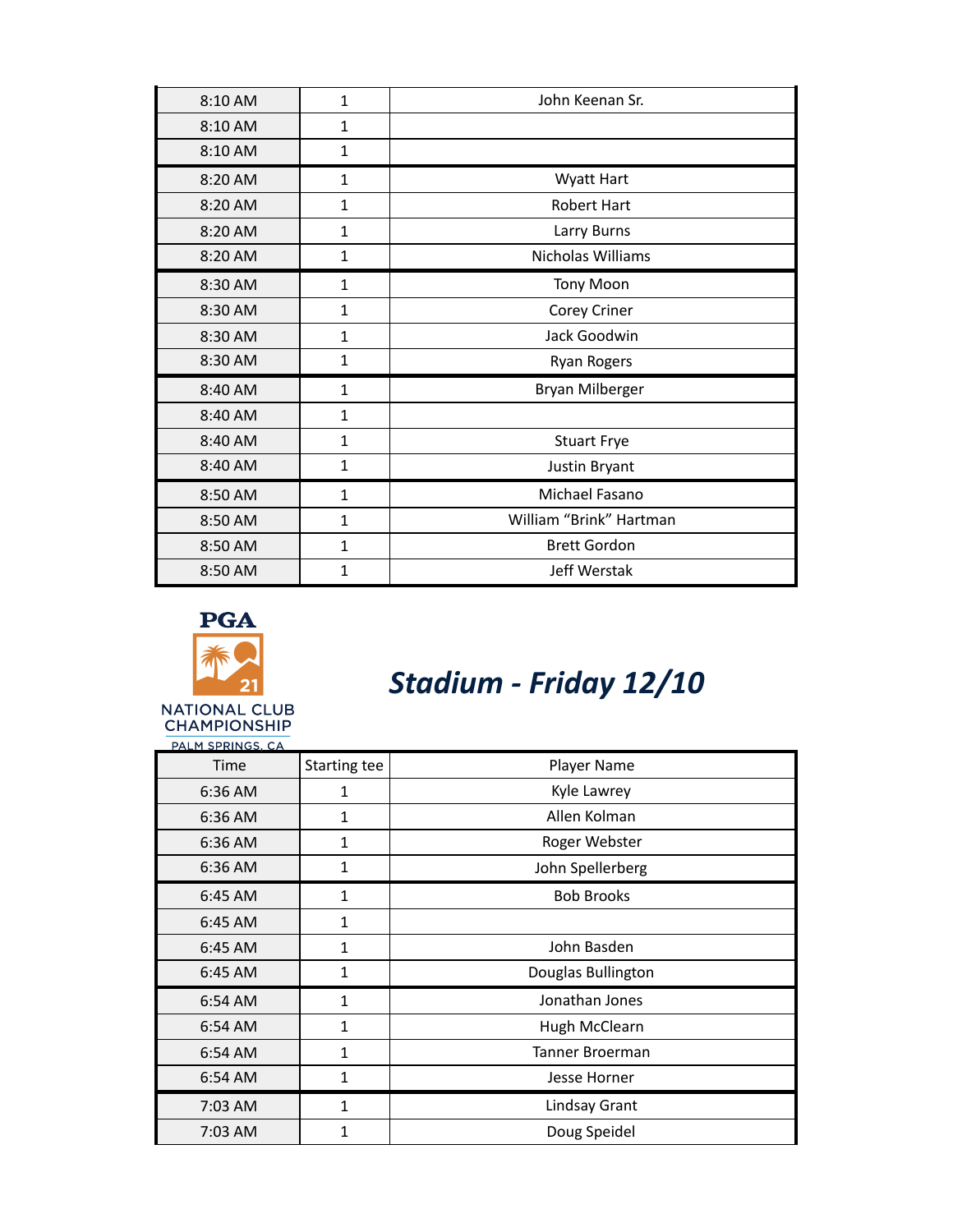| 7:03 AM | $\mathbf{1}$ | Mike Smith               |
|---------|--------------|--------------------------|
| 7:03 AM | $\mathbf{1}$ | Kelly Smith              |
| 7:12 AM | $\mathbf{1}$ | William "Brink" Hartman  |
| 7:12 AM | $\mathbf{1}$ | Michael Fasano           |
| 7:12 AM | $\mathbf{1}$ | Cary Daniels             |
| 7:12 AM | $\mathbf{1}$ | <b>Jason Summers</b>     |
| 7:21 AM | $\mathbf{1}$ | Mitch Griesert           |
| 7:21 AM | 1            | Jim McLaughlin           |
| 7:21 AM | $\mathbf{1}$ | <b>Robert Carroll</b>    |
| 7:21 AM | $\mathbf{1}$ | Steve Byrne              |
| 7:30 AM | $\mathbf{1}$ | <b>Trent Trousdale</b>   |
| 7:30 AM | $\mathbf{1}$ | <b>Stewart Whitt</b>     |
| 7:30 AM | 1            | Drew Bigler              |
| 7:30 AM | $\mathbf{1}$ | <b>Taylor Carlson</b>    |
| 7:39 AM | $\mathbf{1}$ | <b>Greg Seelinger</b>    |
| 7:39 AM | $\mathbf{1}$ | <b>Brian Gething</b>     |
| 7:39 AM | $\mathbf{1}$ | <b>Chianne Gething</b>   |
| 7:39 AM | $\mathbf{1}$ | <b>Brett Gordon</b>      |
| 7:48 AM | $\mathbf{1}$ | Andrew Porsch            |
| 7:48 AM | $\mathbf{1}$ | <b>Thomas Porsch</b>     |
| 7:48 AM | $\mathbf{1}$ | Greg Lunday              |
| 7:48 AM | $\mathbf{1}$ | Pat McLemore             |
| 7:57 AM | $\mathbf{1}$ | <b>Bill Severin</b>      |
| 7:57 AM | 1            | Fran Matthias            |
| 7:57 AM | $\mathbf{1}$ | <b>Francine Matthias</b> |
| 7:57 AM | $\mathbf{1}$ |                          |
| 8:06 AM | $\mathbf 1$  | <b>Brady Eckard</b>      |
| 8:06 AM | $\mathbf{1}$ | <b>Brian Polick</b>      |
| 8:06 AM | 1            | Matt Norby               |
| 8:06 AM | $\mathbf{1}$ | John McGoogan            |
| 8:15 AM | $\mathbf{1}$ | Tom Fauser               |
| 8:15 AM | $\mathbf{1}$ | <b>Austin Fauser</b>     |
| 8:15 AM | $\mathbf{1}$ | John Keenan Jr.          |
| 8:15 AM | 1            | John Keenan Sr.          |
| 8:24 AM | 1            | Greg Gorczynski          |
| 8:24 AM | $\mathbf{1}$ | Jason Dobis              |
| 8:24 AM | $\mathbf{1}$ | Geoff Park               |
| 8:24 AM | $\mathbf{1}$ | <b>Geoff Park Guest</b>  |
| 8:33 AM | $\mathbf{1}$ | Ben Baker                |
| 8:33 AM | $\mathbf{1}$ | Jerry Inebnit            |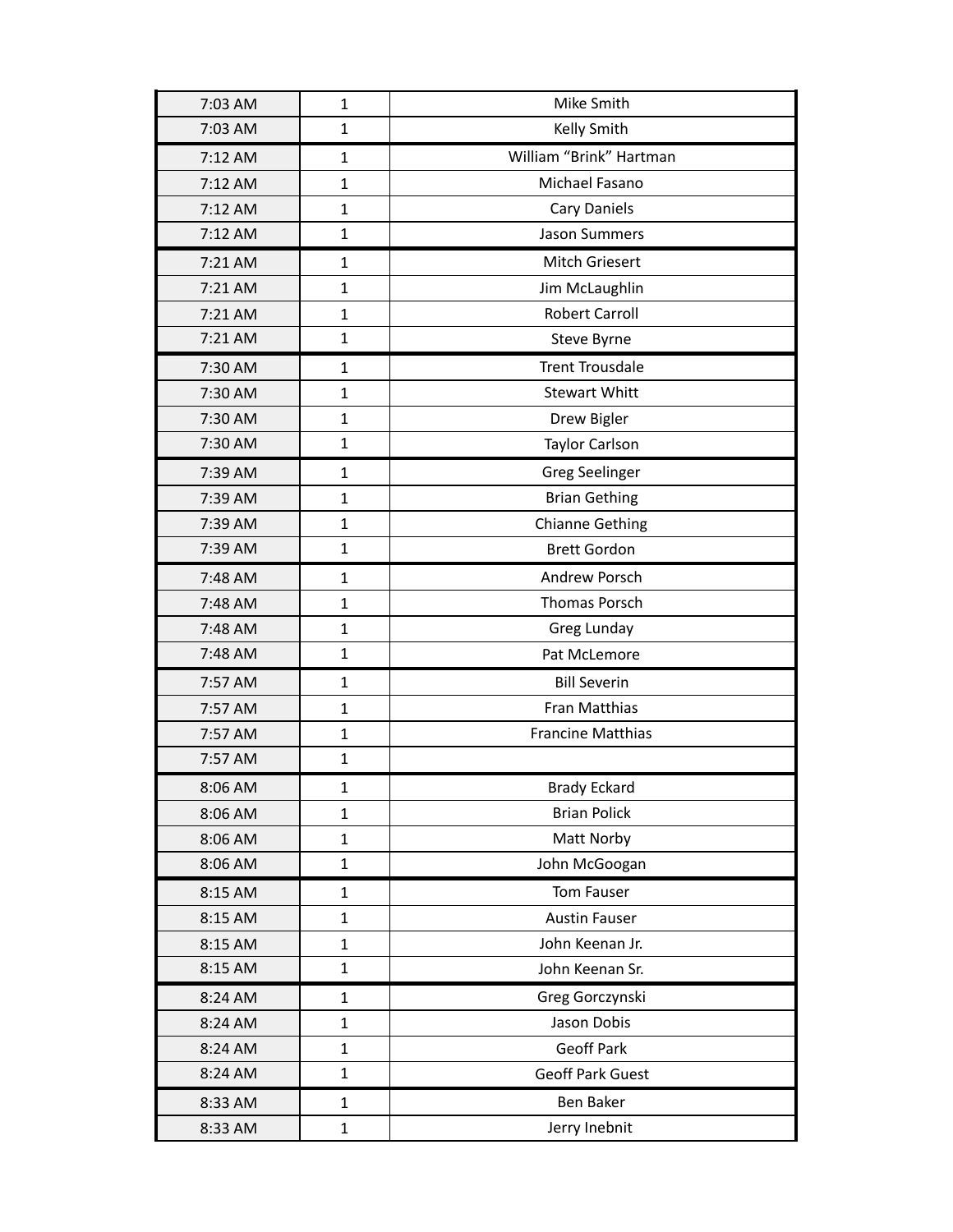| 8:33 AM  | 1            | Larry Monica          |
|----------|--------------|-----------------------|
| 8:33 AM  | 1            | Greg Smith, PGA       |
| 8:42 AM  | 1            | Nick Taylor           |
| 8:42 AM  | 1            | Greg Democko          |
| 8:42 AM  | 1            | John Mccord           |
| 8:42 AM  | 1            | David Rudder          |
| 8:51 AM  | 1            | Chris Carpenter       |
| 8:51 AM  | 1            | Casey Thompson        |
| 8:51 AM  | $\mathbf{1}$ | Jerry Silva           |
| 8:51 AM  | 1            | Rigo Jimenez          |
| 9:00 AM  | $\mathbf 1$  | Kyler Schwamb         |
| 9:00 AM  | 1            | Joseph Semeraro       |
| 9:00 AM  | 1            | Peter Harriman        |
| 9:00 AM  | 1            | Jared Shank           |
| 9:09 AM  | 1            |                       |
| 9:09 AM  | $\mathbf 1$  | Lawrence Benedetto    |
| 9:09 AM  | $\mathbf{1}$ | William Loux          |
| 9:09 AM  | 1            | Sue Loux              |
| 9:18 AM  | 1            | Patricia Immekus      |
| 9:18 AM  | 1            | Scott Immekus         |
| 9:18 AM  | $\mathbf 1$  | <b>Gabe Rosales</b>   |
| 9:18 AM  | 1            | Ryan Pisano           |
| 9:27 AM  | 1            | David Strohl          |
| 9:27 AM  | 1            | Christopher Boquette  |
| 9:27 AM  | 1            | Lyle Langlois         |
| 9:27 AM  | 1            | <b>Glenn Partrick</b> |
| 9:36 AM  | 1            | <b>Todd Shagin</b>    |
| 9:36 AM  | 1            | Jeff Eiserman         |
| 9:36 AM  | 1            | <b>Steven Counter</b> |
| 9:36 AM  | $\mathbf 1$  | <b>Rich Thomas</b>    |
| 9:45 AM  | 1            | Michael Staskus       |
| 9:45 AM  | $\mathbf 1$  | Bryan Milberger       |
| 9:45 AM  | $\mathbf{1}$ | Sean Thompson         |
| 9:45 AM  | 1            | <b>Brian Kern</b>     |
| 9:54 AM  | 1            | <b>Terry Stepnick</b> |
| 9:54 AM  | $\mathbf 1$  | Catherine Korzen      |
| 9:54 AM  | $\mathbf 1$  | Conor Sheedy          |
| 9:54 AM  | $\mathbf{1}$ | Jeff Werstak          |
| 10:03 AM | $\mathbf 1$  | Pat Dugan             |
| 10:03 AM | 1            | Chuck Thompson        |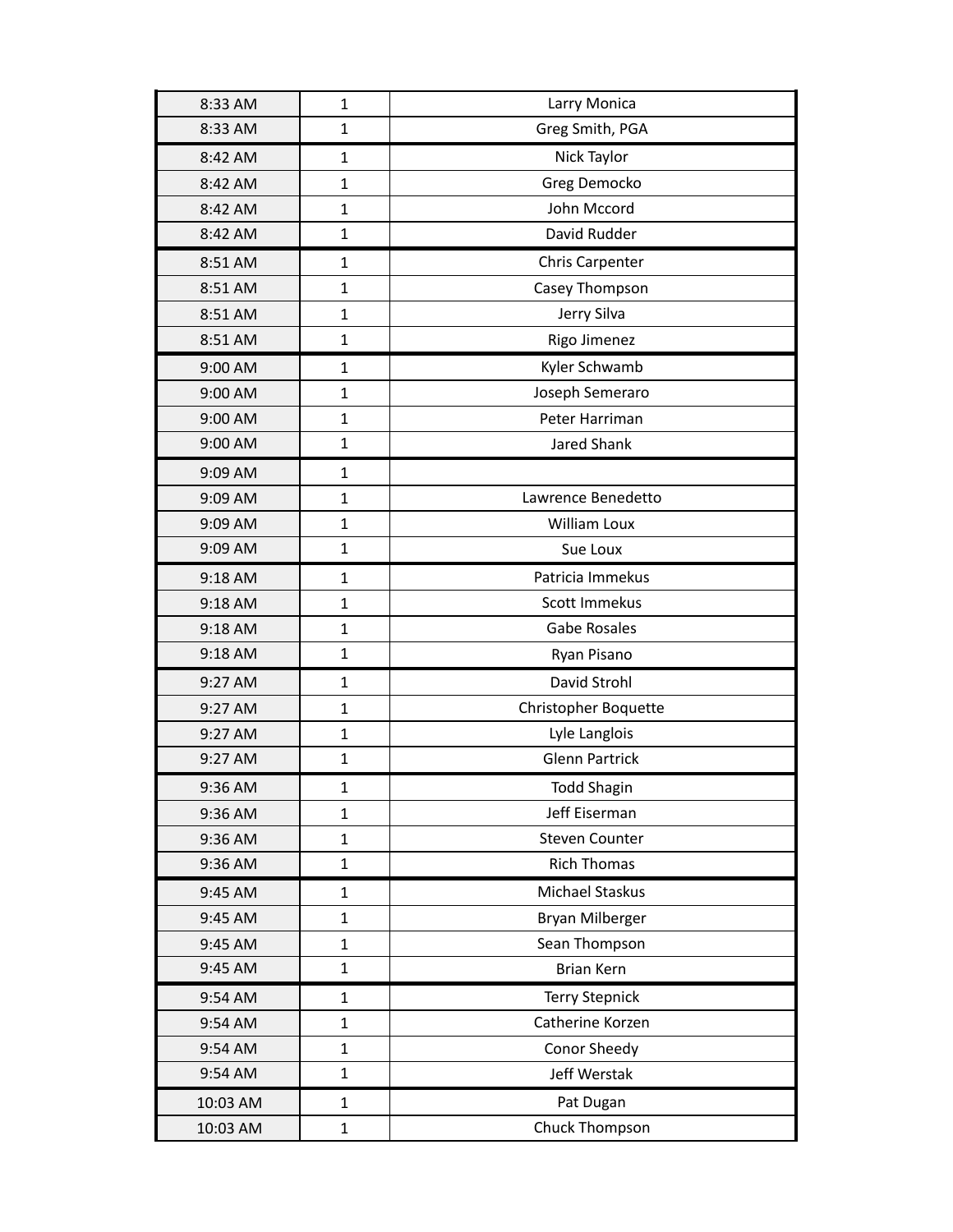| 10:03 AM   | Steven Beardsley |
|------------|------------------|
| $10:03$ AM | Ken Chicka       |





*Indian Players - Friday 12/10*

NATIONAL CLUB<br>CHAMPIONSHIP PALM SPRINGS, CA

| Time    | Starting tee | Player Name             |
|---------|--------------|-------------------------|
| 8:00 AM | 1            | Player Hold             |
| 8:00 AM | $\mathbf{1}$ | Player Hold             |
| 8:00 AM | $\mathbf{1}$ | Player Hold             |
| 8:00 AM | $\mathbf{1}$ | Player Hold             |
| 8:10 AM | $\mathbf{1}$ | Matthew Rich            |
| 8:10 AM | $\mathbf{1}$ | <b>William Thomas</b>   |
| 8:10 AM | $\mathbf{1}$ | <b>Brian Donaldson</b>  |
| 8:10 AM | $\mathbf{1}$ | Calvin Austin           |
| 8:20 AM | $\mathbf{1}$ | Andrew Flaskerud        |
| 8:20 AM | $\mathbf{1}$ | Katie Kirk              |
| 8:20 AM | $\mathbf{1}$ | <b>Brock Walter</b>     |
| 8:20 AM | $\mathbf{1}$ | Neil Norton             |
| 8:30 AM | $\mathbf{1}$ | <b>Tim Pilgrim</b>      |
| 8:30 AM | $\mathbf{1}$ | <b>Willie Diggs</b>     |
| 8:30 AM | $\mathbf{1}$ | Benjamin Nelson         |
| 8:30 AM | $\mathbf{1}$ | <b>Steve Nelson</b>     |
| 8:40 AM | $\mathbf{1}$ | Knute Lund              |
| 8:40 AM | $\mathbf{1}$ | Kevin Sartell           |
| 8:40 AM | $\mathbf{1}$ | <b>Bruce Carmichael</b> |
| 8:40 AM | $\mathbf{1}$ | Scott Haigh             |
| 8:50 AM | $\mathbf{1}$ | Myles McDonald          |
| 8:50 AM | $\mathbf{1}$ | Aaron Day               |
| 8:50 AM | $\mathbf{1}$ | <b>Brian Baldwin</b>    |
| 8:50 AM | $\mathbf{1}$ | <b>Gregory Baldwin</b>  |
| 9:00 AM | $\mathbf{1}$ | <b>Wyatt Hart</b>       |
| 9:00 AM | 1            | Robert Hart             |
| 9:00 AM | $\mathbf{1}$ | Ron Grant               |
| 9:00 AM | $\mathbf{1}$ | Cathy Grant             |
| 9:10 AM | $\mathbf{1}$ | Larry Burns             |
| 9:10 AM | $\mathbf 1$  | Nicholas Williams       |
| 9:10 AM | $\mathbf{1}$ | Stan Souza              |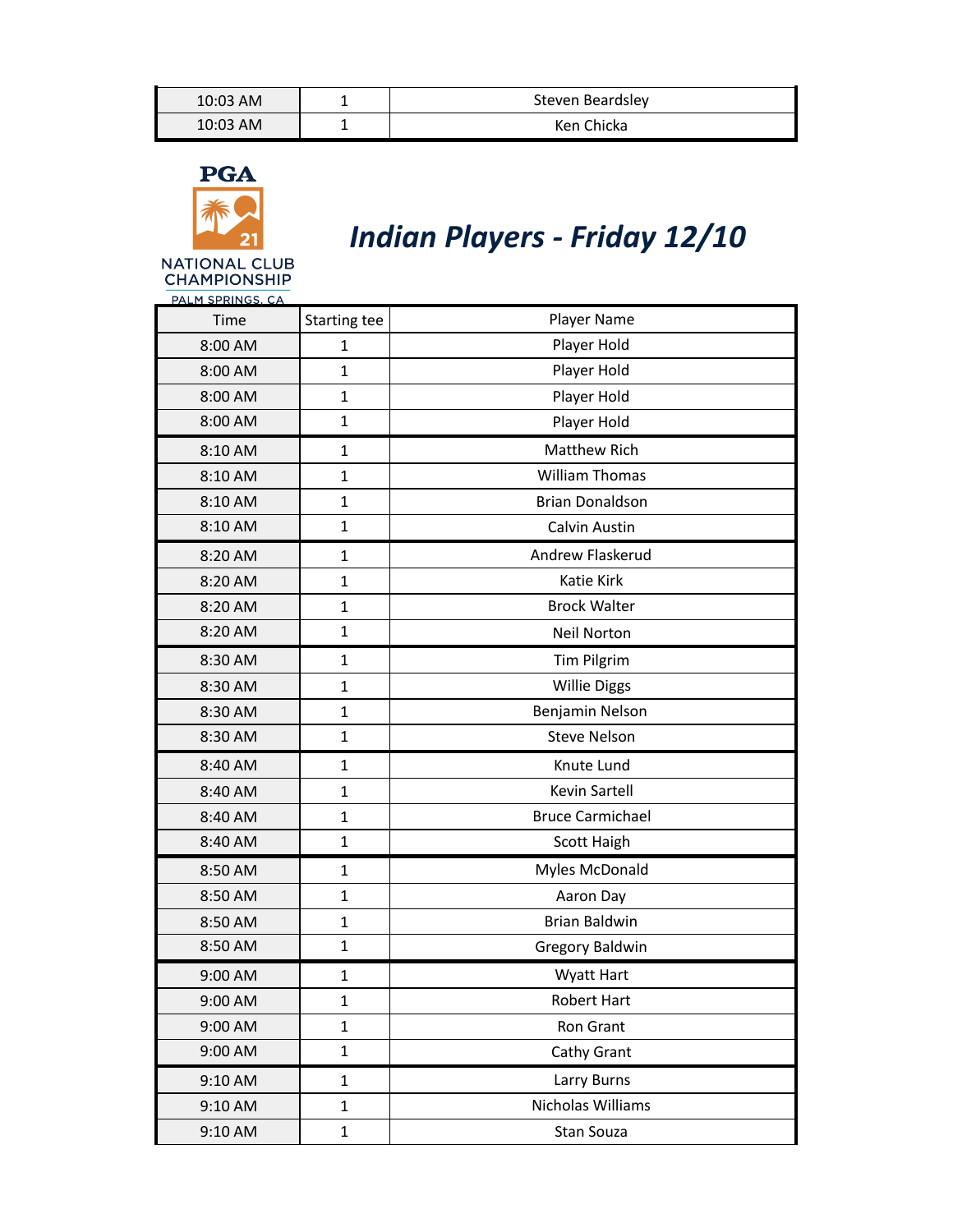| 9:10 AM   | 1            | Chris O'Connor       |
|-----------|--------------|----------------------|
| 9:20 AM   | $\mathbf{1}$ | <b>Bruce Ashland</b> |
| 9:20 AM   | 1            | Ron Johnson          |
| 9:20 AM   | 1            | John Dixon           |
| $9:20$ AM | 1            | <b>Mike Garner</b>   |
| 9:30 AM   | $\mathbf{1}$ | Alex Grover          |
| 9:30 AM   | $\mathbf{1}$ | Jim Leonard          |
| 9:30 AM   | $\mathbf{1}$ | <b>Todd Westrich</b> |
| 9:30 AM   | 1            | Ed Brown             |
| 9:40 AM   | $\mathbf{1}$ | Mike Sadler          |
| 9:40 AM   | $\mathbf{1}$ | Rex Noffsinger       |
| 9:40 AM   | 1            | Michael Liller       |
| 9:40 AM   | $\mathbf{1}$ | Justin Joseffy       |
| 9:50 AM   | $\mathbf{1}$ | J. Michael Wilson    |
| 9:50 AM   | $\mathbf{1}$ | Chris Okeson         |
| 9:50 AM   | $\mathbf{1}$ | Kevin O'Neill        |
| 9:50 AM   | 1            | Connor O'Neill       |



## *Indian Celebrity - Friday 12/10*

| PALM SPRINGS, CA |              |                        |
|------------------|--------------|------------------------|
| Time             | Starting tee | Player Name            |
| 8:00 AM          | 1            | <b>Martin Golobic</b>  |
| 8:00 AM          | $\mathbf{1}$ | Paul Witte             |
| 8:00 AM          | $\mathbf{1}$ | Cody Wells             |
| 8:00 AM          | $\mathbf{1}$ | Lex Goduti             |
| 8:10 AM          | $\mathbf{1}$ | Jack Goodwin           |
| 8:10 AM          | $\mathbf{1}$ | Michael Feyen          |
| 8:10 AM          | $\mathbf{1}$ | Chris Farah            |
| 8:10 AM          | 1            | Kyle Shuman            |
| 8:20 AM          | $\mathbf{1}$ | <b>Brent Davis</b>     |
| 8:20 AM          | $\mathbf{1}$ | <b>Robert Davis</b>    |
| 8:20 AM          | $\mathbf{1}$ | Jay Conroy             |
| 8:20 AM          | $\mathbf{1}$ | John Sola              |
| 8:30 AM          | $\mathbf{1}$ | Mike Pasquini          |
| 8:30 AM          | $\mathbf{1}$ | James Pasquini         |
| 8:30 AM          | $\mathbf{1}$ | James Michael Brown    |
| 8:30 AM          | 1            | <b>Andrew McDonald</b> |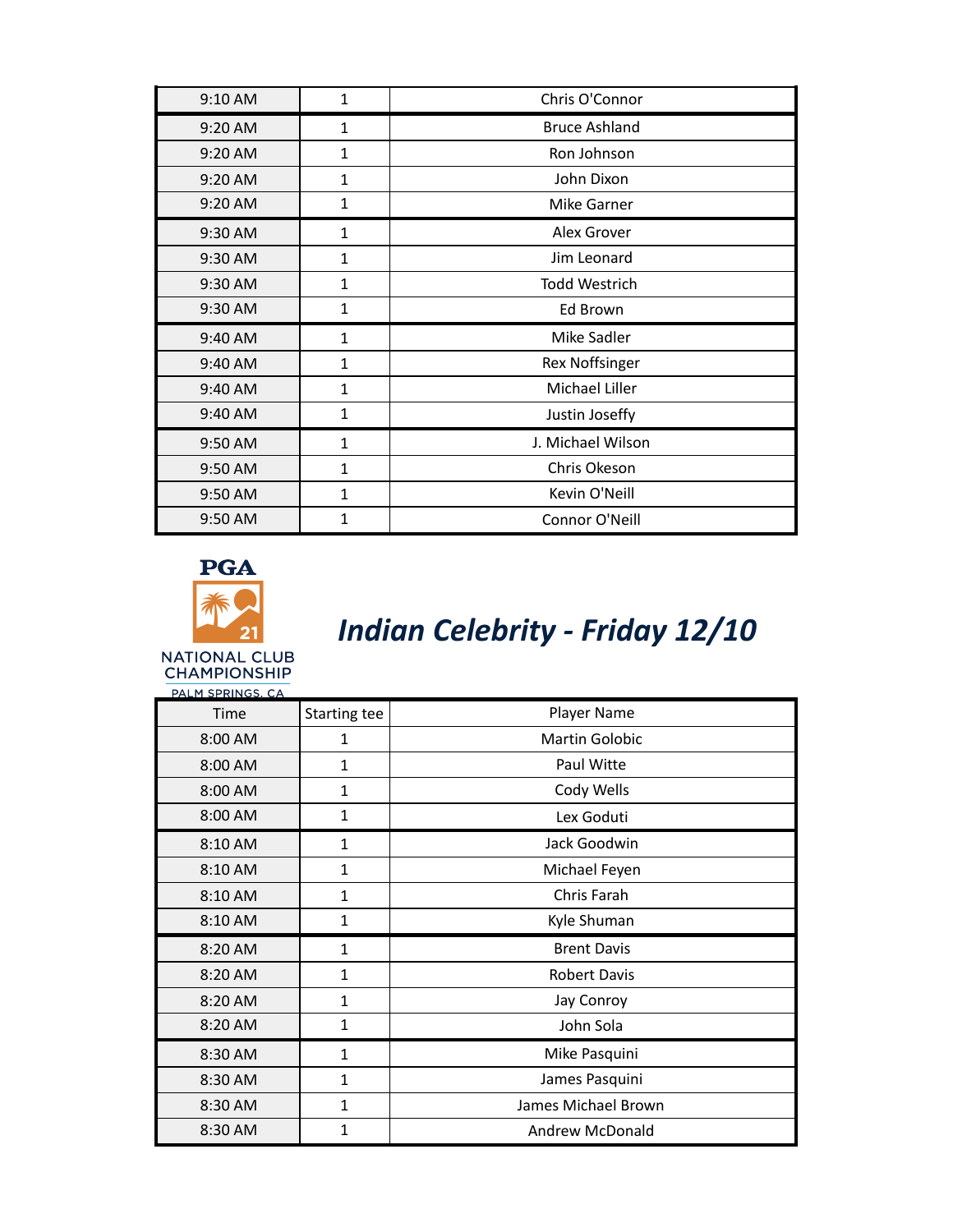| 8:40 AM   | $\mathbf{1}$ | <b>Matthew Shaffer</b> |
|-----------|--------------|------------------------|
| 8:40 AM   | 1            | Nicolas Harrison       |
| 8:40 AM   | 1            | Michael Santillan Jr   |
| 8:40 AM   | 1            | Marshall Funmaker      |
| 8:50 AM   | $\mathbf{1}$ | Eric Hayne             |
| 8:50 AM   | $\mathbf{1}$ | Juan Johnson           |
| 8:50 AM   | $\mathbf{1}$ | JR Shimpach            |
| 8:50 AM   | 1            | <b>Tommy Cooley</b>    |
|           |              |                        |
| 9:00 AM   | 1            | Dean Sallan            |
| 9:00 AM   | 1            | Andrew Sallan          |
| $9:00$ AM | 1            | Adolph Shepardson      |
| $9:00$ AM | 1            | Wyatt Wagner           |
| $9:10$ AM | 1            | B.K. Kelley            |
| $9:10$ AM | 1            | <b>Warren Poirier</b>  |
| $9:10$ AM | 1            | Bryan Laselle          |



#### *Desert Willow - Friday 12/10*

**NATIONAL CLUB CHAMPIONSHIP** 

PALM SPRINGS, CA Time Starting tee Starting tee Player Name 10:00 AM 1 1 discrete 1 discrete 1 discrete 1 discrete 1 discrete 1 discrete 1 discrete 1 discrete 1 discrete 10:00 AM 1 1 1 Richard Roman 10:00 AM 1 1 Jim Smith 10:00 AM 1 1 1 Steve Weinstein 10:20 AM 1 1 Stuart Frye 10:20 AM 1 10:20 AM 1 1 Ron Weaver 10:20 AM 1 1 Drew Weaver 10:30 AM 1 1 Patrick Scoccolo 10:30 AM 1 1 Larry Daniels 10:30 AM 1 1 Sandi Miyaki 10:30 AM 1 1 Mike Miyaki 10:40 AM 1 1 | Sheila DeSantis 10:40 AM 1 1 distribution of the Gary F DeSantis 10:40 AM 1 1 | Keith Bock 10:40 AM 1 1 | Martin King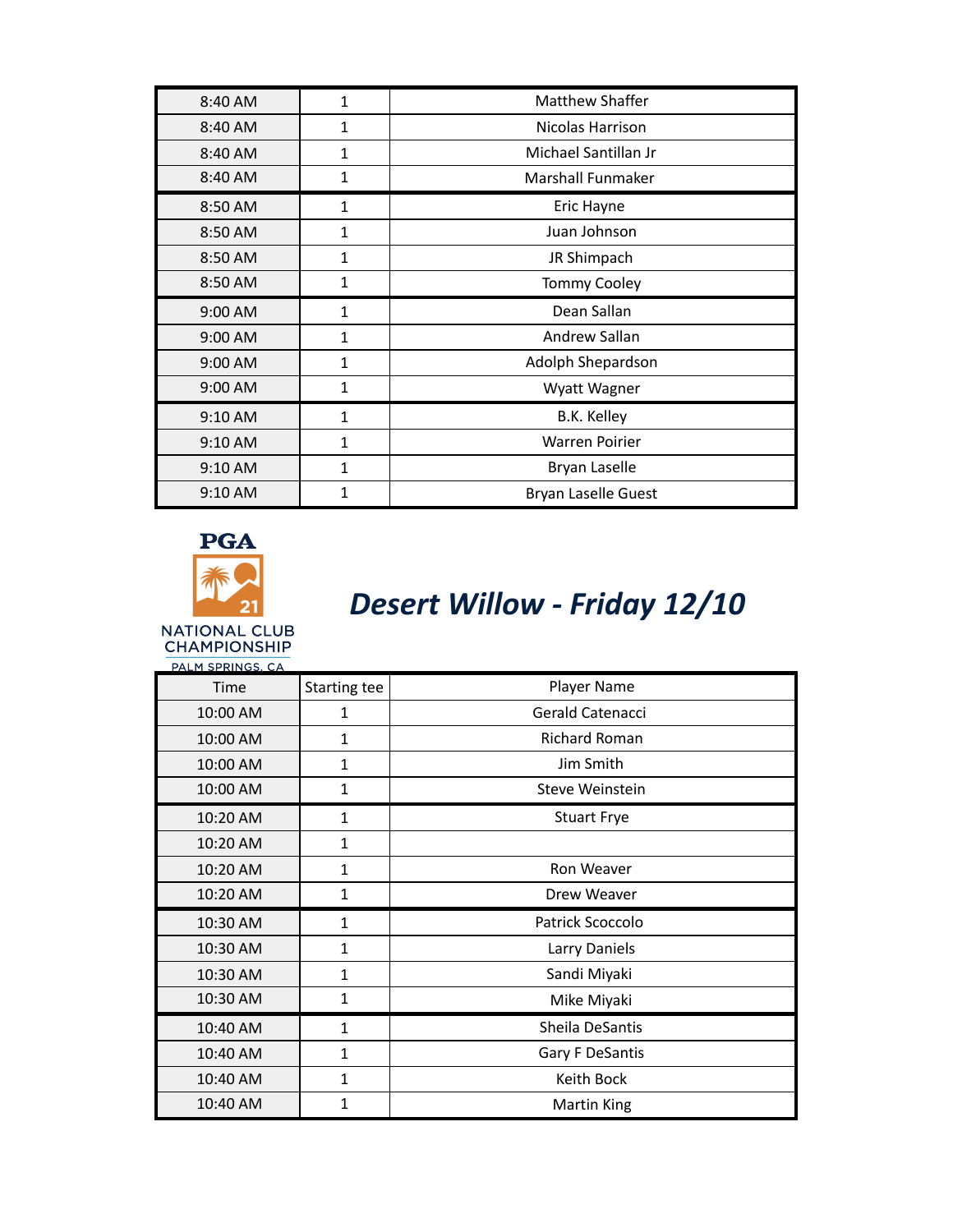

#### *Desert Willow - Saturday 12/11*

PALM SPRINGS, CA Time Starting tee Starting tee Player Name 8:00 AM 1 1 V Ken Chicka 8:00 AM 1 1 | Douglas Bullington 8:00 AM 1 1 Jeff Pawlowski 8:00 AM 1 1 Tim Barry 8:10 AM 1 1 Bruce Ashland 8:10 AM 1 1 Ron Johnson 8:10 AM 1 1 Justo Gutierrez 8:10 AM 1 1 discriming 1 discriming 1 discriming 1 discriming 1 discriming 1 discriming 1 discriming 1 discri 8:20 AM 1 1 Lindsay Grant 8:20 AM 1 1 Doug Speidel 8:20 AM 1 1 Larry Wood 8:20 AM 1 1 Anne Wood 8:30 AM 1 1 Bruce Carmichael 8:30 AM 1 1 Scott Haigh 8:30 AM 1 1 Villiam Thomas 8:30 AM 1 1 Brian Donaldson 8:40 AM 1 1 | Mitch Griesert 8:40 AM 1 1 Robert Carroll 8:40 AM 1 1 Calvin Austin 8:40 AM 1 1 | Robert DeMaagd 8:50 AM 1 1 | Willie Diggs 8:50 AM | 1 | Benjamin Nelson 8:50 AM 1 1 Steve Nelson 8:50 AM 1 1 Stan Souza 9:00 AM 1 1 Mike Day 9:00 AM 1 1 Cary Daniels 9:00 AM 1 1 David Strohl 9:00 AM 1 1 | Kenneth Ewing 9:10 AM 1 1 | Terry Geiger 9:10 AM 1 1 Greg Lunday 9:10 AM 1 1 Pat McLemore 9:10 AM 1 1 Bob Brooks 9:20 AM 1 1 Bryan Laselle 9:20 AM 1 1 | Bryan Laselle Guest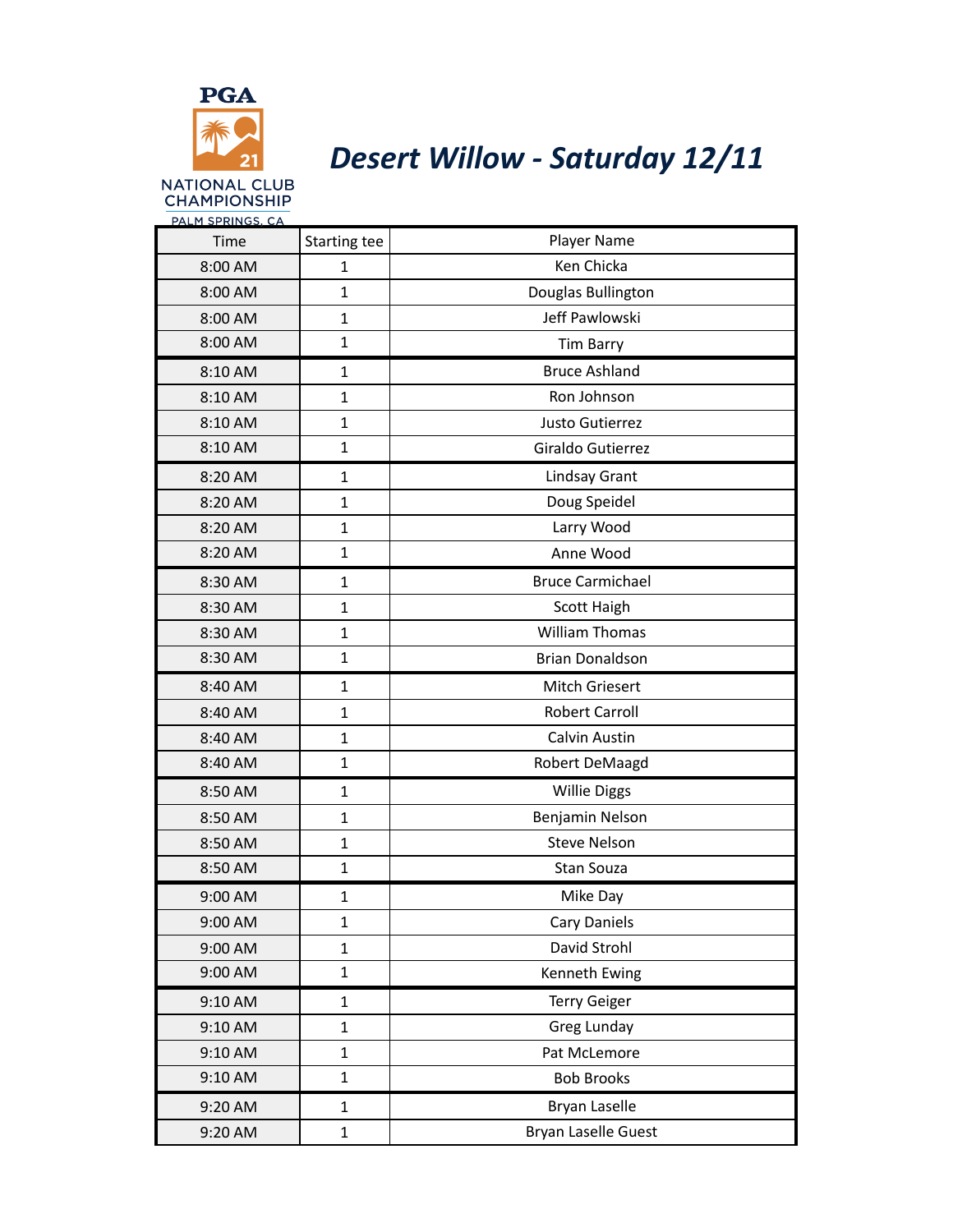| 9:20 AM  | $\mathbf{1}$ | Fran Matthias            |
|----------|--------------|--------------------------|
| 9:20 AM  | $\mathbf{1}$ | <b>Francine Matthias</b> |
| 9:30 AM  | $\mathbf{1}$ | <b>Terry Stepnick</b>    |
| 9:30 AM  | $\mathbf{1}$ | Catherine Korzen         |
| 9:30 AM  | $\mathbf{1}$ | Roger M'Sadoques         |
| 9:30 AM  | $\mathbf{1}$ | Chip Olsen               |
| 9:40 AM  | $\mathbf{1}$ | Joseph Semeraro          |
| 9:40 AM  | $\mathbf{1}$ | Jason Summers            |
| 9:40 AM  | $\mathbf{1}$ | Steven Beardsley         |
| 9:40 AM  | $\mathbf{1}$ | <b>Glenn Partrick</b>    |
| 9:50 AM  | $\mathbf{1}$ | Tom Fauser               |
| 9:50 AM  | $\mathbf{1}$ | <b>Austin Fauser</b>     |
| 9:50 AM  | 1            | Drew Bigler              |
| 9:50 AM  | $\mathbf{1}$ | <b>Bill Severin</b>      |
| 10:00 AM | 1            | <b>Terry Blascak</b>     |
| 10:00 AM | $\mathbf{1}$ | Jerry Boquette           |
| 10:00 AM | $\mathbf{1}$ | Christopher Boquette     |
| 10:00 AM | $\mathbf{1}$ | <b>Rick Cartwright</b>   |
| 10:10 AM | $\mathbf{1}$ | Larry Monica             |
| 10:10 AM | $\mathbf{1}$ | Ben Baker                |
| 10:10 AM | $\mathbf{1}$ | Greg Smith, PGA          |
| 10:10 AM | $\mathbf{1}$ | Jerry Inebnit            |
| 10:20 AM | $\mathbf{1}$ | Greg Gorczynski          |
| 10:20 AM | 1            | Kevin Sartell            |
| 10:20 AM | 1            | <b>Brian Kern</b>        |
| 10:20 AM | $\mathbf{1}$ | John Basden              |
| 10:30 AM | $\mathbf 1$  | Geoff Park               |
| 10:30 AM | $\mathbf{1}$ | <b>Geoff Park Guest</b>  |
| 10:30 AM | 1            | Greg Seelinger           |
| 10:30 AM | $\mathbf{1}$ | Greg Democko             |
| 10:40 AM | 1            | Coleman Tidwell          |
| 10:40 AM | $\mathbf{1}$ | Jeffery Leon             |
| 10:40 AM | $\mathbf{1}$ | Sean Dacci               |
| 10:40 AM | 1            | Christopher Berra        |
| 10:50 AM | 1            | Ken Burnham              |
| 10:50 AM | $\mathbf{1}$ | Todd Westrich            |
| 10:50 AM | $\mathbf{1}$ | William Crinzi           |
| 10:50 AM | $\mathbf{1}$ | Chuck Thompson           |
| 11:40 AM | $\mathbf{1}$ | Mike Bohlman             |
| 11:40 AM | $\mathbf{1}$ | John Fink                |